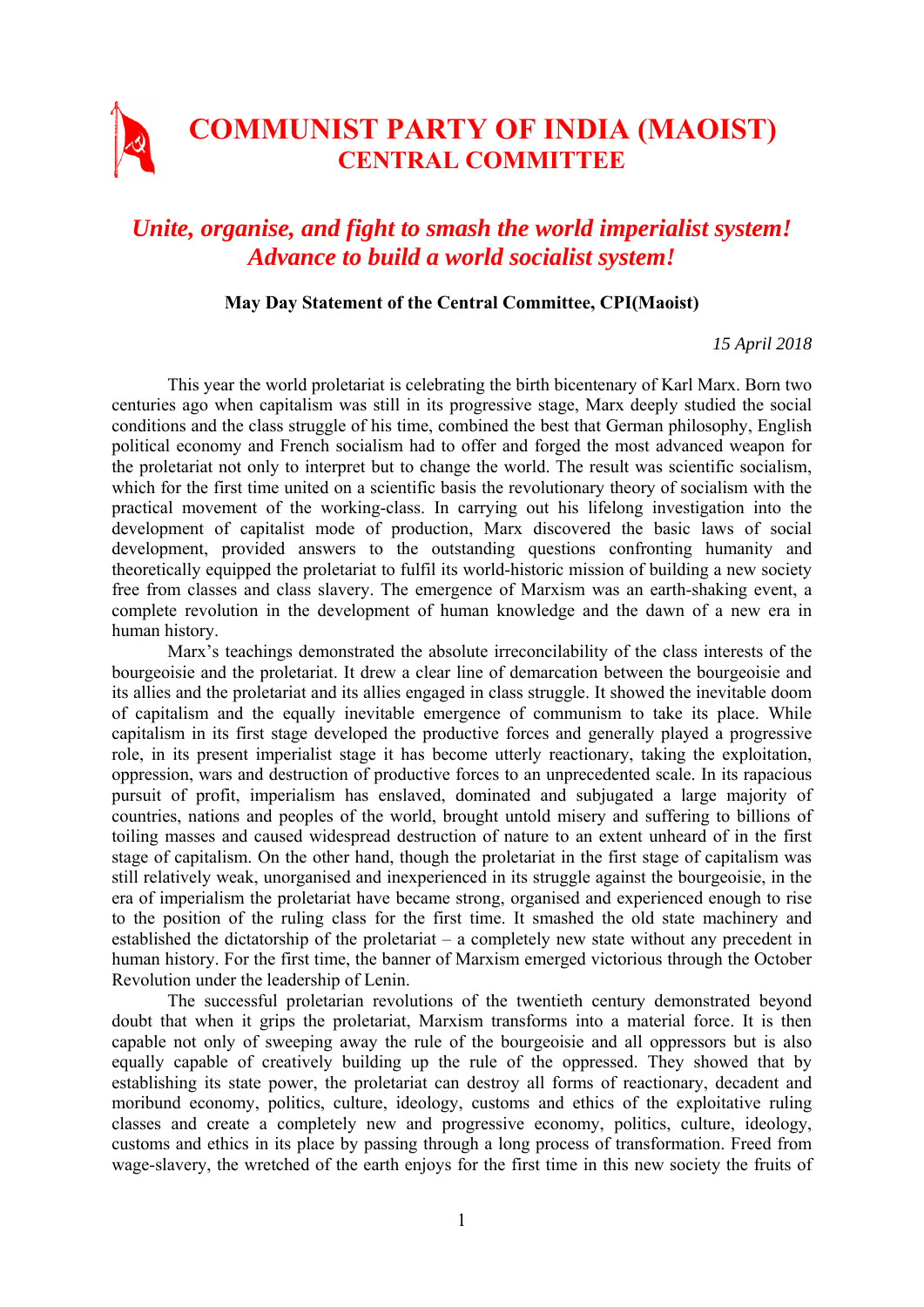liberty, equality, fraternity and democracy – the hallowed bourgeois catchwords which remain mere empty words under the dictatorship of the reactionary classes.

Though equipped with the most advanced ideology of Marxism, i.e., today's Marxism-Leninism-Maoism (MLM) and enriched by over one and a half century of revolutionary experience, the world proletariat today finds itself weak and disorganised, while the bourgeoisie still remains organisationally and materially powerful. The class enemy is in power everywhere after the once-powerful socialist camp got dissolved mainly due to the treachery of all kinds of revisionists and neo-revisionists. It is ruthlessly suppressing the people by taking advantage of the weak organisational position of the revolutionary working-class camp. Even in countries where revolutionary struggles are going on under the leadership of genuine communist parties, the imperialists and domestic reactionary rulers consciously perpetuate the reactionary politics and culture of the old society. They maintain social evils to sow the seeds of division among the people and keep them under subjugation. In spite of this, the oppressed people seek real democracy, independence, sovereignty and equality; they seek freedom from all forms of exploitation, oppression, discrimination and humiliation. They are also struggling to achieve them in various forms. But after the coming of class society, after the transformation of capitalism into imperialism, and particularly after the temporary defeat of socialism in the last century, there is no other way to achieve them other than through proletarian revolutions. After the loss of the socialist camp, carrying out such revolutions today has become much more challenging, the present period from this point of view being similar to the one prior to the October Revolution. Nevertheless, proletarian revolutions have remained as indispensable as ever not only to put an end to the economic slavery of the oppressed but also their ideological, political and cultural enslavement, whereby they give up even their dream for a better future.

With the expansion of the capitalist world economy to unprecedented degrees in the last four decades of imperialist neo-liberalism, the inherent contradictions between imperialism and the oppressed nations and peoples, between the bourgeoisie and the proletariat and among the imperialist powers have developed to unprecedented degrees. Imperialist aggression against the oppressed nations and peoples and the onslaught of capital against labour too have grown in that proportion all over the world. The proletariat, peasantry, the middle classes, women, religious minorities, oppressed nationalities, persecuted races and communities, etc. are under more severe economic, political, social and cultural exploitation and oppression as a result. The disparity between the rich and the poor, the wealthy and the impoverished has soared to an unprecedented level. The parasitic, predatory and destructive nature of imperialist 'globalisation' is becoming more and more unbearable for the toiling masses, forcing them to seek a way out of all forms of enslavement. The present crisis of the world capitalist system therefore brings not only untold misery and suffering to the working people but also new opportunities for revolution. The proletariat of our country and the world needs to think seriously and deeply about the ways and means to utilise this favourable condition in the fight for emancipation.

In our country too, the proletariat and all other oppressed classes and social sections are facing the unprecedented brutal assault of the ruling classes aided by imperialism in the form of Brahmanical Hindu-fascism. Led by RSS-BJP and aided by the repressive state machinery, exploitation and oppression in different forms is intensifying throughout the country. They are facilitating more aggressive plunder of the imperialists and the domestic ruling classes. As a part of their long-standing goal of transforming the country into a 'Hindu Rashtra' and a big power, Modi-led NDA government and the state governments are browbeating the democratic movements of the workers, peasants, employees, small and medium traders, the unemployed, students, youths, Dalits, Adivasis, women, religious minorities, oppressed nationalities, environmentalists, etc. The Maoist movement, which is a beacon of hope for all the oppressed classes and sections of people in the country, is also under an intense counter-revolutionary attack as a crucial part of this. All this are in essence direct or indirect forms of class oppression and class war.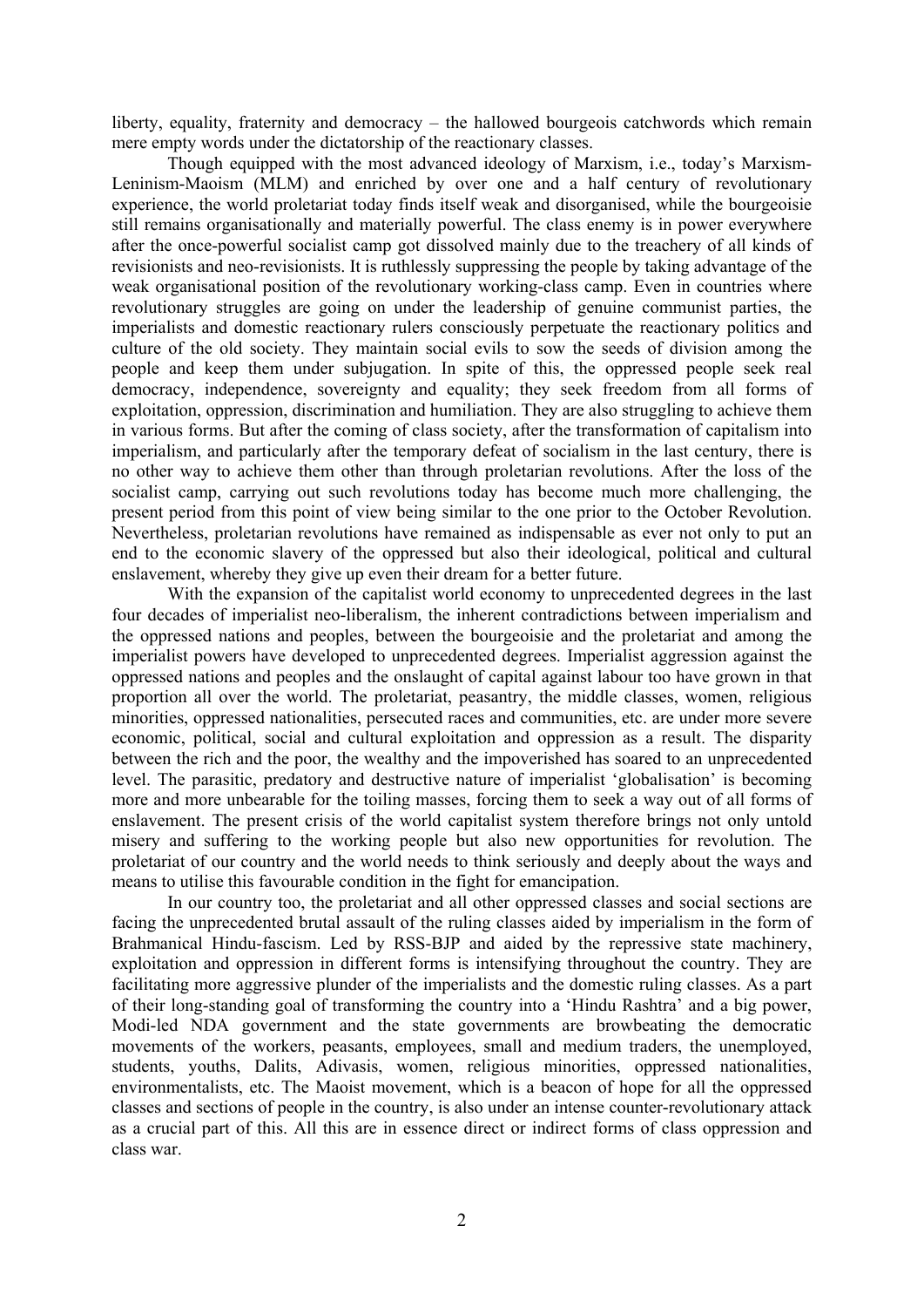Even after the last World War, the imperialists have never for a moment ceased their class war against the working people and their counter-revolutionary wars against the revolutionary, national liberation and democratic movements across the world. The overt and covert unjust wars of aggression, 'regime changes', military coup, etc. across the continents in the last half a century – be it in Afghanistan, Iraq, Libya, Syria or Yemen, to take just a few recent examples – provide ample proof of this. The imperialist powers are now dragging the people of the world to the brink of a new imperialist war through fresh tariff barriers, trade wars, diplomatic rows, sanctions, military provocations, interventions and aggressions. They are preparing for war against one another to extricate themselves from the gravest economic crisis since the 'Great Depression' of the 1930s. The proletarians of all countries are once again confronted with the revolutionary duty of strongly opposing and organising the people against the outbreak of new imperialist wars, and in case such wars break out, to turn them into revolutionary civil wars in their respective countries with the aim of seizing political power. Only by organising the broad masses militantly and with initiative can the proletariat and its vanguard parties in different countries overcome passivity, stop being a mere spectator from the sidelines and effectively intervene in the political arena to utilise the imperialist crises and wars for the cause of revolution.

The enormity of this task demands that the proletariat in each country scientifically analyse the concrete present-day conditions of the world and of their respective countries in the light of Marxism (MLM), build vanguard communist parties where such parties are absent, consolidate where they are weak and find appropriate forms of struggle and organization to wage revolutionary class struggle against the enemy with the perspective of seizing power. Today there are two strategic tasks before the genuine vanguard parties and organisations of the international proletariat. The first is to lay down the general political line of proletarian revolution for each country by correctly analysing its concrete economic and social conditions, the character of the society, its classes and class relations as well as its fundamental contradictions and the principal contradiction. Only in this way can the party of the proletariat correctly identify its friends and foes, formulate appropriate strategy and tactics of class struggle and unite its allies against the class enemies under its leadership. In this way, the proletariat can initiate revolutionary movements of the workers and other oppressed social sections in the capitalist-imperialist countries and national-democratic movements by organising and leading the working-class, peasantry and other democratic classes and social sections in semi-colonial and semi-feudal countries where such movements are yet to be initiated. The second strategic task is to build a strong united front of the communist movements of the capitalist countries and the nationaldemocratic movements of the neo-colonial and semi-colonial countries against imperialism and its henchmen. To facilitate this, genuine proletarian parties and organisations will need to establish an appropriate international revolutionary proletarian organisation according to the present concrete conditions. In addition, Maoist forces will need to unite with all the progressive and democratic forces in each country and with all anti-imperialist, democratic forces worldwide against the enemy. The above two strategic tasks will complement each other and play an important role in advancing the world socialist revolution.

In our country, it is the call of the hour that the proletariat becomes more organised under the banner of revolutionary Marxism and unite all the oppressed classes, social sections and individuals in a movement against the ruling-class onslaught presently spearheaded by the Brahmanical Hindu-fascist forces. This is the time to build a united movement as a part of the vast stream of the country's national-democratic movement. The entire people, except a handful of ruling-class parasites constituting a miniscule minority, are in urgent need of such a movement. But it cannot succeed merely by raising demands, making criticisms, or offering resistance in a passive and disorganised way. Only by getting organised on the basis of a voluntary unity of the exploited and oppressed people to fight the enemy through to the end can this movement successfully defeat the enemy, build a new society which is truly democratic, egalitarian, independent, sovereign, self-reliant and environment-friendly, and resolve the